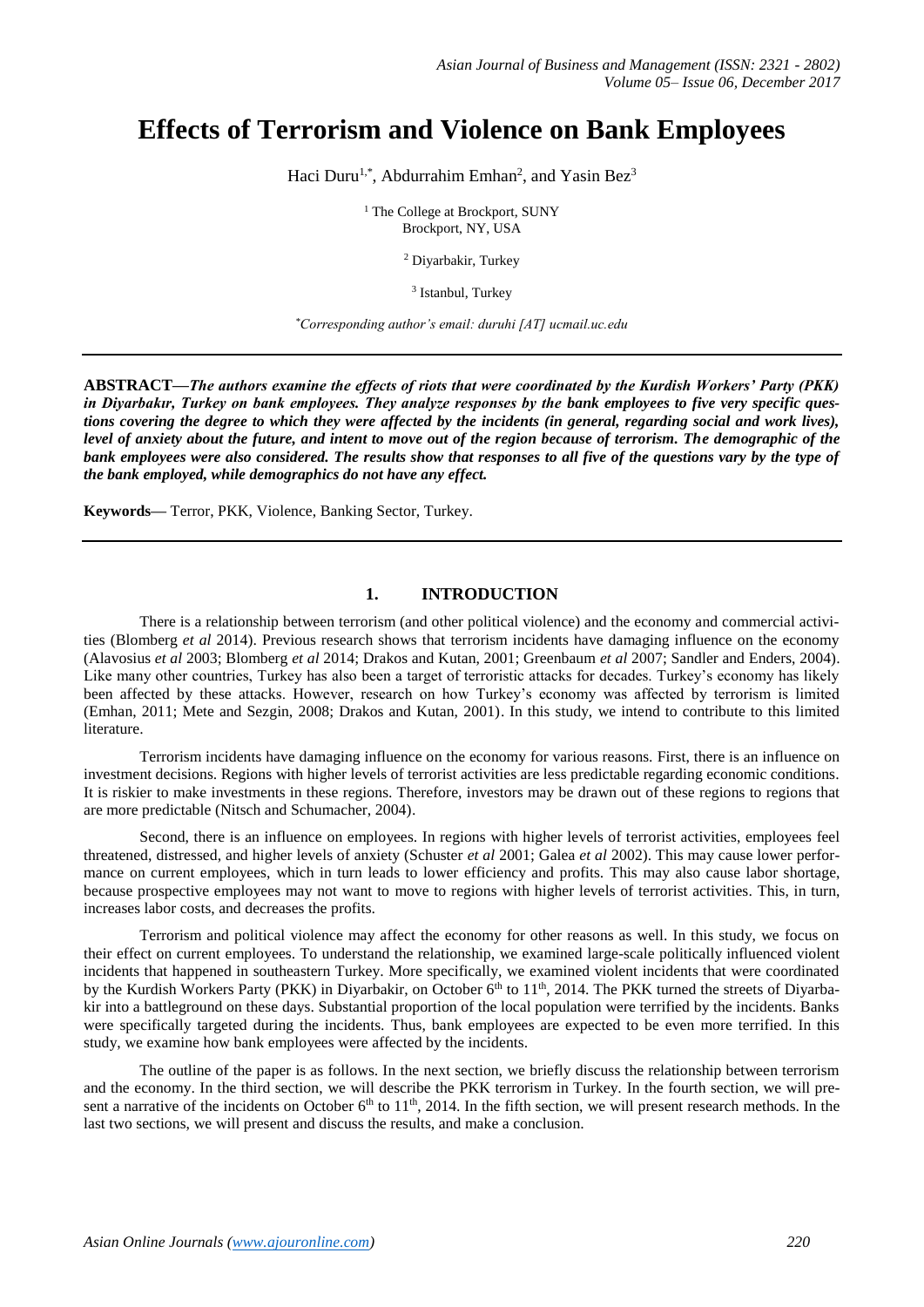# **2. THE PKK TERRORISM IN TURKEY**

The PKK is an ethno-nationalist, Marxist-Leninist terrorist organization which has been active in Turkey and neighboring countries since the late 1970s (Bacık and Coşkun, 2011). Its ultimate goal is to liberate Kurds in Turkey, Iran, Iraq, and Syria, and to establish the Great Kurdistan—a free Kurdish state (Gergin *et al* 2015; Bacık and Coşkun, 2011). Over time, it has changed names, declared ceasefires, and up-/down-graded its goals (Bal, 2007). It has been successful on several occasions, but failed on some others (Bal, 2007; Ünal, 2014). Today, it enjoys a great amount of popular support from the Kurdish population in southeastern Turkey. The Turkish government is in a process of peace negotiations with the PKK<sup>1</sup> . The PKK terrorism has been subject to numerous studies (e.g., Criss, 1995; İçduygu *et al* 1999; Kurubaş, 2012; Özeren *et al* 2014; Bacık and Coşkun, 2011; Ünal, 2012, 2014; Uslu, 2007; Cornell, 2001). Here, we will present a brief discussion of the PKK terrorism and the main turning points on its timeline. Interested readers may consult the referred studies for more information.

The PKK has been active for nearly 40 years. In this time period, it has achieved many things, but it has also failed on many others. Accordingly, it has up- and down- graded its goals (Bal, 2007; Ünal, 2014). Bal (2007) divides the history of the PKK terrorism into four periods. Unal (2014) uses a different scheme to examine the PKK's history. In this study, we divide its history into five periods: before 1983, from 1983 to 1987, from 1987 to 1999, from 2004 to 2009 (there was a ceasefire between 1999 and 2004), and after 2009.

## *2.1 Before 1983*

The core of the PKK was formed as a group of leftist Kurdish students in late 1970s in Ankara. Abdullah Ocalan was its leader. It was one of the many leftist organizations that were active in the late 1970s. Unlike other leftist organizations, the PKK adopted armed struggle as its strategy, but it did not conduct any violent acts until 1983. Rather, it concentrated on forming and consolidating its ideological bases in these early years. After the military coup in 1980, most people who were politically active were arrested and detained. In order to avoid detention, the core cadre of the PKK fled to Syria just before the coup. This cadre had military training in the Beqaa Valley of Syria. After the civilian government was established in Turkey in 1982, they entered the country by illegal means (Criss 1995).

## *2.2. From 1983 to 1987*

The PKK began its first round of attacks in this period. Its attacks were concentrated in the southeastern provinces of Turkey. It targeted public officials—both security forces and civil servants—as well as the Kurdish population. The social structure in southeastern Turkey is somewhat different than the other parts of the country. The society in the Kurdish populated areas is mostly organized as clans (*aşiretler*), and clan leaders (*ağa* or *agah*) have substantive influence over their people (van Bruissen, 1992, 2002). Such a social organization is not compatible with the PKK's Marxist-Leninist ideology. Therefore, the PKK targeted clan leaders and other prominent figures in the region in these early years (Bal 2007).

# *2.3. From 1987 to 1999*

In 1987, the Turkish State declared a state of emergency rule (SOE) in provinces where ethnic Kurds were concentrated. Diyarbakir governor was assigned as the SOE Governor. This was an administrative position which was above the other provincial governors in the region. He was equipped with extraordinary powers. These powers included the authority to issue evacuation orders for security reasons (Çelik, 2005a, 2005b). The governor utilized his authority to a great extent. Residents of many villages and hamlets, and also some townships were forced to migrate to big cities (Duru and Yiğit, 2014). According to one study, more than a million Kurds migrated to urban centers of the region, or to metropolitan areas in the western part of the country (TGYONA, 2006). As a consequence, large slums emerged at the peripheries of urban centers in the southeastern provinces (TGYONA, 2006). The life conditions in these slums were dare. Their residents had been victimized by either the PKK terrorism or the Turkish State in the name of counterterrorism (Çelik, 2005a, 2005b). Therefore, there was much grief in these areas to be used for social and political mobilization. Consequently, they became hotbeds of young terrorist recruits in the years to come (see Browne and Dwyer, 2014, for how children and young people are affected by conflict).

The bulk of armed struggle between the PKK and the Turkish State occurred in the 1990s. There was a short period of ceasefire in 1993 though. In the end, the Turkish State won the battle and captured the PKK's leader in 1999. Upon its leader's capture, the PKK declared a unilateral ceasefire and its militants fled to other countries (mostly to Syria and Iraq) (Gunter, 2000). Therefore, years 1999 to 2004 are very quiet regarding the PKK terrorism (Gunter 2000).

<sup>&</sup>lt;sup>1</sup> The peace negotiation was active when this paper was written. It stopped in late 2014, early 2015.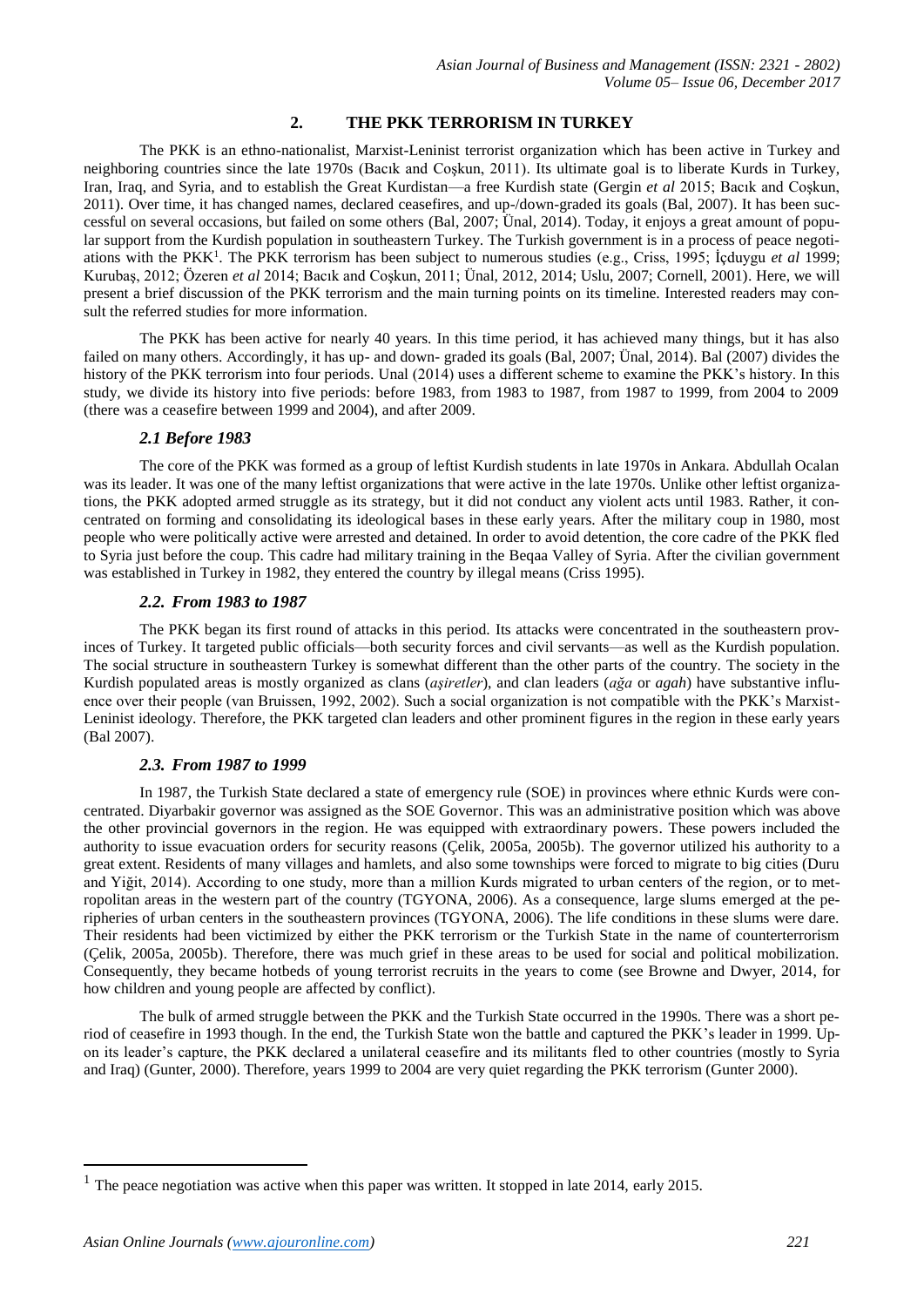# *2.4. From 2004 to 2009*

The begin and end dates of this period is not as clear as the other periods. The year that the PKK resumed its terroristic attacks can be considered the begin date. The first year of the famous 'solution process' can be considered the end date. The PKK resumed its attacks somewhere in 2004. The initial proceedings of the 'solution process' was hidden from the public, but they became public on December  $13<sup>th</sup>$ , 2009, when 34 PKK militants surrendered to Turkish security forces at the Habur Gate (Gunter 2013). Thus, this last period covers 2004 to 2009.

The PKK continued its terroristic attacks in this period as well. However, the frequency of its attacks never reached the high numbers of the 1990s (Duru and Yiğit, 2014). Instead of violent attacks, the PKK concentrated on organizing in urban centers and organizing public demonstrations and urban riots in this period (Watts, 2006). In addition to these, politicians, political parties, NGOs, and other social movement organizations that were allied with the PKK became more active in this period (Watts, 2006).

#### *2.5. After 2009*

This last period is much more complicated than the previous four periods. The Turkish State's position regarding the Kurdish problem was not clear. On one hand, there were the 'solution' and 'peace' talks and rhetoric by the top officials of the state. These were variously named as the 'solution process' or the 'democratic opening' (Ulusoy 2010, Gunter 2013). On the other hand, there were large-scale police crackdowns, raids, and lawsuits against local Kurdish politicians (Gunter 2013). While Turkish air-force jets were bombing PKK camps in the rural areas of the Hakkari province, peace negotiations were going on between the leaders of the PKK and the Turkish State representatives (Gunter 2013). This last period may be better analyzed by future researchers.

This is a little sketch of the history of the PKK terrorism in Turkey. It definitely is a very short summary. We recommend interested readers to consult the cited articles. In the next section, we will discuss the relationship between terrorism and the economy and commercial activities.

# **3. THE RELATIONSHIP BETWEEN TERRORISM AND THE ECONOMY**

Previous research shows that there is a strong negative relationship between terrorism and the economy (Blomberg *et al* 2014). The causal direction of this relationship is debated. On one hand, it can be argued that countries with stronger economies suffer less from terrorism. On the other hand, it can also be argued that terrorism incidents weaken a country's economy (Feridun and Sezgin 2008). Both of these arguments may be true<sup>2</sup>, but we are interested in the second argument in this study. More specifically, were are interested in the harmful effects of terrorism on the economy and commercial activities.

Nitsch and Schumacher (2004) find that terrorism and political violence have detrimental effects on economic and commercial activities. They summarize these effects in three headings. First, management and operation costs are higher in regions with higher levels of terrorism. There is a higher level of unpredictably in these regions. Unpredictability invalidates future plans of a company and therefore increases operation costs. Second, the security measures taken by the state to combat terrorism slow down the distribution of products and increase marketing costs. Thus, the market loses its attraction, because the investors must take higher risks. Third, terrorists specifically attack advantageous products and distribution channels of a country. That is, some countries have some advantages about some products over other countries. Terrorist organizations tend to target these advantages (Nitsch and Schumacher, 2004).

Alavosius and colleagues (2003) similarly argue that terrorism affects the economy via two interrelated processes. First, in regions with higher levels of terrorism, entrepreneurs are reluctant to take risks because of insecurity, anger, and fear. This reluctance impedes progressive thoughts. Second, customer behavior is affected because of the unfavorable situations that are caused by terrorism. Moreover, the distribution cost increases because of security measures and the market loses its attraction (Alavosius *et al* 2003).

Tourism sector is one of the most vulnerable sectors regarding terrorism threat, because the demand is very elastic in this sector. Tourists easily move to other tourism sites once their desires are not satisfied in a particular site. In response to terrorism threat, they are even more ready to move to safer sites (Yılmaz and Yılmaz, 2005; Emsen and Değer, 2004; Drakos and Kutan, 2001; Yaya, 2008). Turkey is one of major tourism destinations, and therefore it is much vulnerable to terrorist attacks that target tourism.

Another important effect of terrorism on the economy is related to the labor force. In regions with higher levels of terrorism, employees' motivations and efficiencies are decreased because of repression and violence. Therefore, companies experience difficulties about employment and labor force. Qualified employees either move out of terrorism-

<sup>&</sup>lt;sup>2</sup> It is also possible that third variables (e.g., level of democracy) affect both terrorism and the economy in a country. We do not want to be part of any debate on the causal direction of the relationship in this study.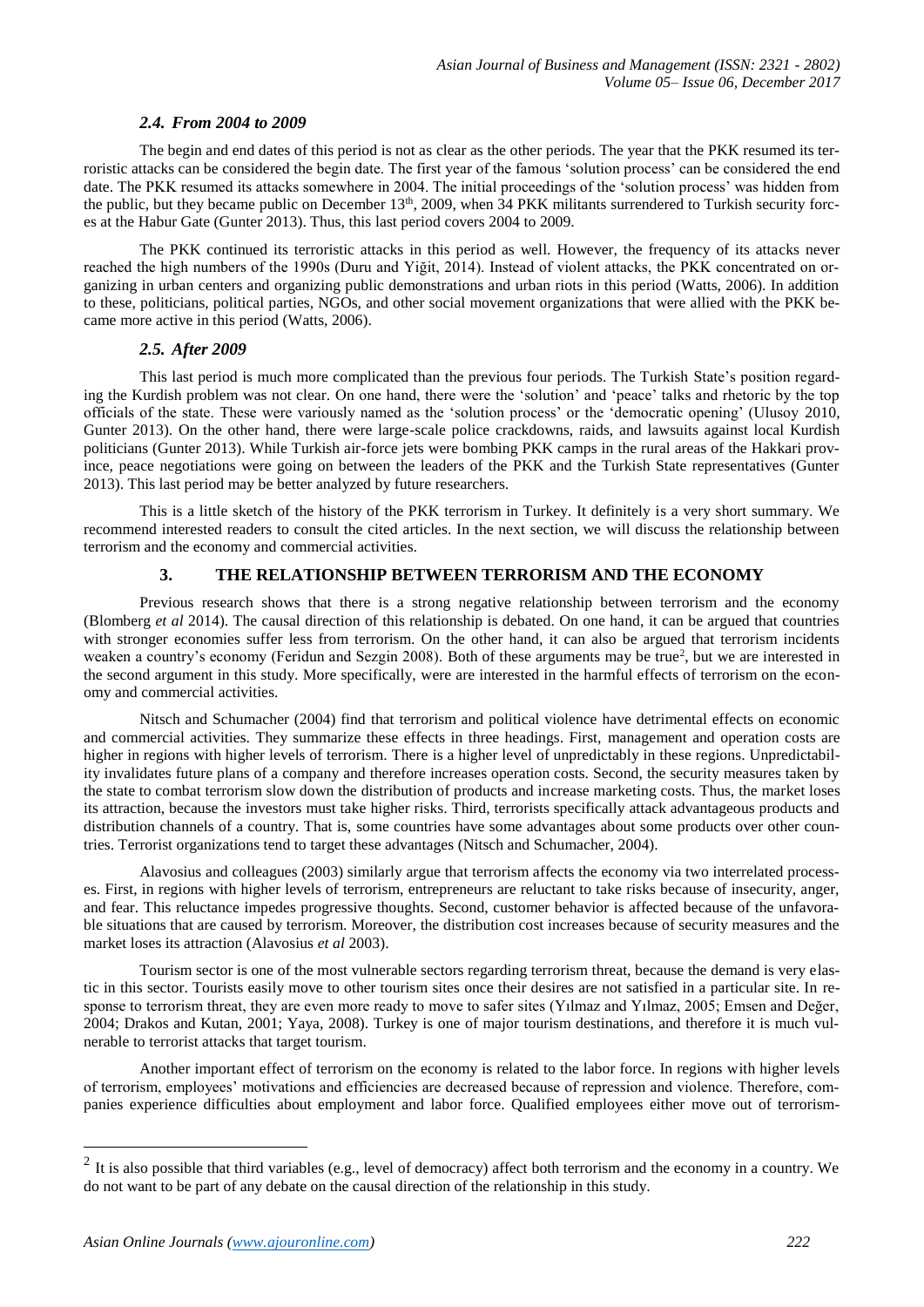ridden regions, or they accept to remain in exchange for higher wages, promotions, incentives, or the like. These in turn increase costs of labor.

Lastly, terrorist organizations need to finance their activities and members. Since they are illegal organizations, they cannot make money by means of legal activities. Therefore, they turn to crimes such as robbery, kidnapping for ransom, ratcheting, organized crime, drugs smuggling, and so on. Roth and Sever (2007) argue that a large share of the PKK's revenues come from drugs smuggling from Turkey to the European countries. Another important source of terrorists' revenues is the rants they take from businesses and products in their region/turf. Moreover, according to the grief vs. greed thesis, monetary gains sometimes become an end itself rather than being a means towards the end (Collier and Hoeffler, 2004).

These criminal and ranting activities of terrorist organizations also increase the costs of doing business in terrorridden areas. For at least two reasons. First, in terror-ridden regions, businesses need to pay taxes to terrorist organizations as well as they pay taxes to the state. The PKK was claimed to have collected taxes from businesses in the southeastern provinces of Turkey (Roth and Sever, 2007). Second, two different powers regulate the economy and commercial activities in terror-ridden regions. These are the state and the terrorist organization. Therefore, businesses need both the state's and the terrorist organization's permission to do business in these regions. For these two reasons, it is both more difficult and costlier to do business in terror-ridden regions.

In this section, we briefly discussed the direct effects of terrorism and political violence on the economy. However, there may be indirect effects of terrorism and political violence on the economy as well, and according to Greenbaum and colleagues (2007) these effects have been under-researched. In this study, we are interested in how terrorism and political violence affects employees. In the next section, we will briefly narrate the incidents on October  $6<sup>th</sup>$ -11<sup>th</sup>, 2014 in Diyarbakır, and then proceed to the methods section.

## **4. THE OCTOBER 6TH-11TH, 2014 INCIDENTS**

What happened on October 6<sup>th</sup>-11<sup>th</sup>, 2014 in Diyarbakır?

In late 2014, the Iraq Sham Islamic State (ISIL) attacked Kobani (Ayn-al-Arab, a densely populated Kurdish settlement), Syria. If the ISIL took over the settlement, a massacre of the population was likely. On October  $6<sup>th</sup>$ , the People's Democrat Party (PDP) and the Democratic Regions Party (DRP) called the Kurds to come out to the streets to protest these attacks. The PDP in Ankara, in October  $6<sup>th</sup>$  evening, in a written statement, called Kurds from all walks of life to come out to the streets to protest the attack. At about the same time, the DPR called Kurds in Diyarbakir to go to Suruc, Urfa to protest the attack. Suruc is the closest settlement of Turkey to Kobani, Syria. Upon these calls from the PDP and the DPR, Kurds in Diyarbakir and other cities began gathering in from of the party buildings. Soon after, they began blocking roads, lighting garbage containers on streets, setting fire to cars, and setting up impromptu checkpoints and making identity controls. These incidents continued until 4am, October  $7<sup>th</sup>$ .

The next morning, roadblocks, fires, and other violent acts started early in the morning, and peeked at about 3pm on the same day. Activists had often blocked roads during such incidents in the past. However, they had blocked only the minor roads; they rarely blocked the main roads. In the afternoon of October 7<sup>th</sup>, not only the minor roads but also the main roads of the city were blocked. Four major roads connect Diyarbakir to the neighboring cities. All four of these roads were blocked by activists. Activists were making identity controls at the checkpoints that they set up. At about the same time, activists started setting the ATMs and banks on fire in the Office district, which is know as the safest area of the city<sup>3</sup>.

Police remained docile while all these incidents were taking place; they could not do much to maintain public order. Moreover, a group of about two thousand activists attacked the police complex in the Bağlar district with Molotov cocktails, improvised explosive devices, pyrotechnics, and rocks. The activists sieged the Diyarbakır Prison, which is about a hundred meters away from the police-campus. Police could not help the prison staff. On this day, attacks with long barrel guns, improvised explosive devices, Molotov cocktails, pyrotechnics, and rocks happened throughout the city.

On October  $7<sup>th</sup>$ , activists attacked, set fire to, and ransacked many ATMs and banks in the Diclekent<sup>4</sup> and Ofis districts of the city. On the other side of the city, clashes happened between supporters of the Huda-Par and the PKK, and in total 10 people were killed from both sides. Although the clashes between supporters of the Huda-Par and the PKK

<sup>&</sup>lt;sup>3</sup> The Office district is the downtown area of the city. At times when the PKK activists forced business people to close their shops, those in the Office districts would always resist and would not close their shops.

<sup>&</sup>lt;sup>4</sup> The Diclekent district is another district of the city, which is considered to be relatively safe and is not affected by such violent disturbances. It is a high socioeconomic status district.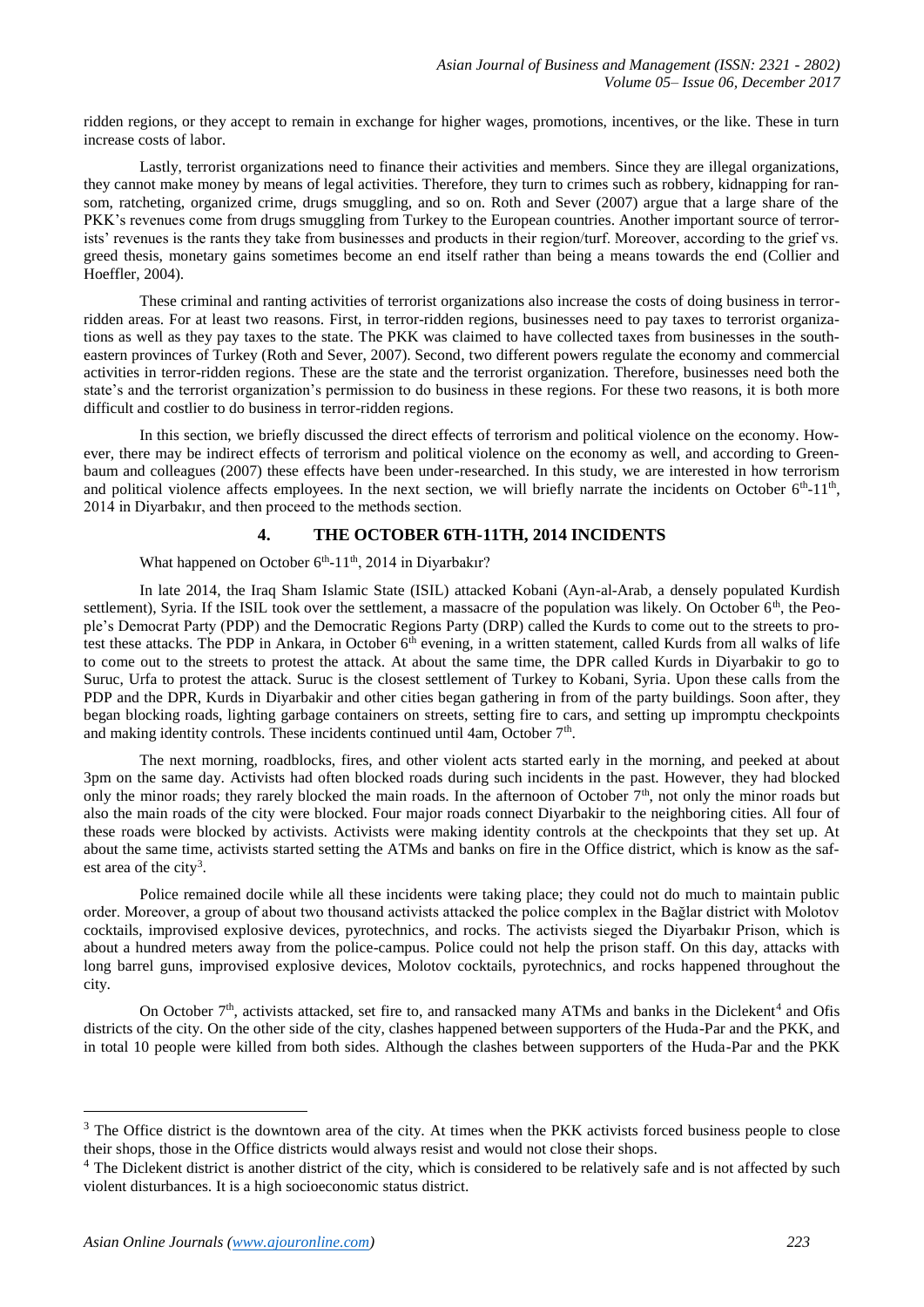make up a relatively small part of the violent incidents, they reminded people of the clashes between Hizbullah and the PKK in the 1990s<sup>5</sup>. Thus, these incidents were covered more in the media.

In the same day, activists attacked and ransacked post offices, and set them on fire. Almost all banks, A101s, and BIMs<sup>6</sup> in the Kayapınar neighborhood, which is close to the Diclekent district were attacked and looted by the activists. A few of the gun shops in the city were attacked and looted; many shotguns were stolen from these shops. And during the evening hours of October 7<sup>th</sup>, small-armed groups emerged at different locations of the city. Moreover, according to some accounts, two cars were distributing firearms to the activists. During the evening hours, activists attacked police quarters at different locations of the city with Molotov cocktails and improvised explosive devices. Eventually, at 10:30pm, the Diyarbakır Governor declared a curfew in the city. At the end of the day, the military was called-in, and troops and tanks took control of certain junctions of the city.

However, in the morning of October  $8<sup>th</sup>$ , activists declared the curfew invalid by means of social media and continued blocking roads, setting fires, making identity controls, and such, just as the previous two days. During the day, they set fire to, and ransacked A101s and BIMs that had not been looted in the previous days. In response, the Diyarbakır Governor extended the curfew and broadened its coverage to the entire province. Schools were closed. Schools in the province center had been suspended earlier; the Governor extended this suspense until October 13<sup>th</sup>. During the day, activists attacked police stations and buildings with long barreled guns, hand grenades, Molotov cocktails, and pyrotechnics. Clashes took place between the police and the activists in the inner city neighborhoods.

Armed attacks, lootings, fires, roadblocks, and explosions continued until 3am on October  $9<sup>th</sup>$ . After this hour, they slowed down only to start again in the afternoon of the same day. Attacks against banks took place especially on and after this day. The violent incidents continued until October  $11<sup>th</sup>$  at the same pace.

This is briefly what happened in Diyarbakır on October 6<sup>th</sup>-11<sup>th</sup>, 2014. But the incidents were not limited to Diyarbakır. The Interior Minister, in a press conference, said that the incidents occurred in 35 provinces. The overall damage was: 31 civilians were killed (10 of them in Diyarbakır), 2 police officers were killed, 221 civilians and 139 police officers were injured. In the next section, we discuss how bank employees might be affected by the violent incidents in Diyarbakır.

#### **5. BANK EMPLOYEES**

In this study, we are interested in how bank employees are affected by the violent incidents. Therefore, we will discuss how bank employees are expected to be affected by the incidents. However, not only bank employees but all civilians were affected in the violent incidents on October  $6<sup>th</sup>$ -11<sup>th</sup>, 2014. Therefore, we will first discuss how civilians are expected to be affected by the incidents in general, and then we will focus on bank employees for a more specific discussion.

Everybody is likely to be affected somehow in large-scale violent incidents like the ones that took place on October  $6<sup>th</sup>$ -11<sup>th</sup>, 2014. However, some people are affected more, while others are affected less. More specifically, some people get scared more, while others get scared less by the incidents. The question is: Who gets more, and who gets less scared? Why?

The first thing that comes to mind is the level of vulnerability; more vulnerable persons are more scared, while less vulnerable persons are less scared. In regards to such incidents, vulnerability is associated with a person's social and financial capital. We use social capital in a more restricted sense here. By social capital, we mean the presence and the number of significant others who can help a person at hard times and who can protect a person when (s)he is threatened. For example, parents, siblings, relatives, friends, and so on. By the financial capital, we simply mean how much money a person has in his/her pocket.

More resourceful persons regarding social and financial capital are less vulnerable to the violent incidents than persons who are less resourceful. Because more resourceful persons can call for help from significant others when they are in need or when they are threatened. Or they can move out of the region if it becomes too dangerous to stay there. On the other hand, persons who are not resourceful regarding the social and financial capital cannot do either of these. Therefore, they become more scared in large-scale violent incidents like the ones on October  $6<sup>th</sup>$ -11<sup>th</sup>.

In Turkey, banking is a relatively more prestigious occupation. Therefore, bank employees are likely to be more resourceful in terms of social capital. Bank employees (especially the executives) make more money than the middle

<sup>&</sup>lt;sup>5</sup> The Hizbullah is a religious terrorist organization. In the 1990s, Hizbullah and the PKK fought each other and many people were killed in the city center.

 $6$  The BIM's and A101's are chain stores which are active all over Turkey, and which are known to be close to the incumbent government of Turkey.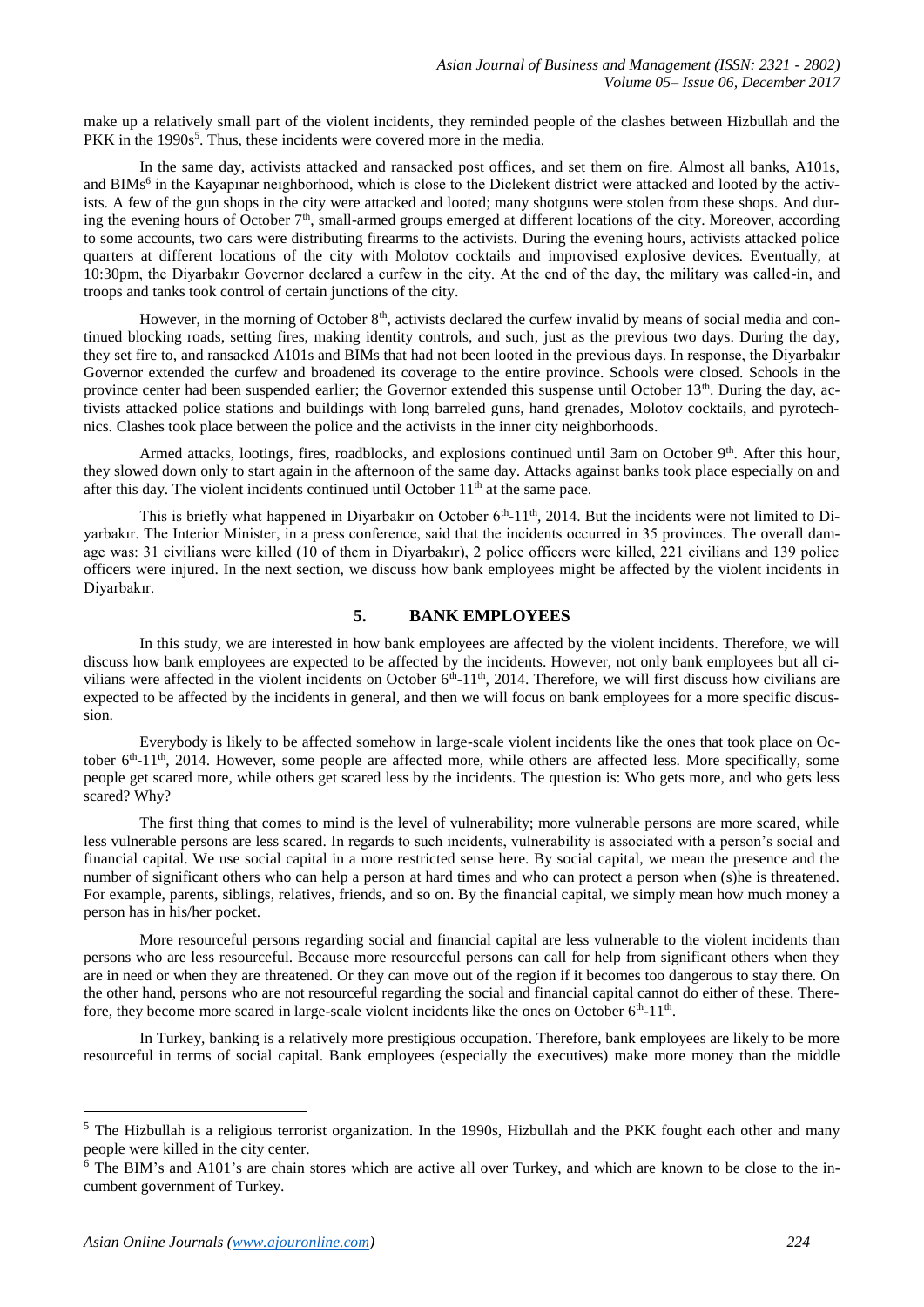social class. They are also more resourceful regarding financial capital. Therefore, they are less vulnerable to the largescale violent incidents. They are expected to be scared less than other people.

However, the banking sector is not homogeneous within itself. In Turkey, there are three different types of banks. These are interest-free banks, private banks, and state banks. Interest-free banks operate on the basis of interestfree rules, i.e., according to Islamic rules. Private and state banks are conventional banks similar to the banks in western countries. These three types of banks usually have different working conditions, employee and customer profiles, and organizational targets. The state banks have higher numbers of branches and personnel. Both employment security and customer funds are guaranteed by the state in the state banks, but private and interest-free banks do not have such advantages. Because of these advantages, working environment is less competitive in state banks than both private and interest-free banks (Bez and Emhan, 2011).

Being a state employee is quite advantageous in Turkey. In Turkey, state employees almost never lose their jobs except being fired because of disciplinary or health reasons. State employees can be deployed to other, less favorable posts, but almost never lose their jobs as long as the state exists. It is not the same for the employees of private and interest-free banks. They can lose their jobs if their banks are closed or do not make enough profits. Therefore, employees of the private and interest-free banks do not enjoy the same level of job security that employees of the state banks do. Since the large scale violent incidents like the ones on October  $6<sup>th</sup>$ -11<sup>th</sup> have harmful effects on the economy and the market, employees of the private and interest-free banks may think that their banks will be closed and they will be laid off. Consequently, employees of these banks are likely to be affected more by the violent incidents than employees of the state banks.

Interest-free banks have another distinctive handicap regarding the violent incidents that we study. The PKK has a Marxist-Leninist ideology. Although it has reached out to religious stocks of the population in recent years, it is mainly a secular organization. It reached out to religious people, because people in the southeastern Turkey are more religious and sensitive to religious influences from Hizbullah, which is another terrorist organization and an opponent of the PKK. Since interest-free banks are close to religious groups and institutions, their employees may think that they will be selectively targeted by the violent incidents such as the ones that occurred on October  $6<sup>th</sup>$ -11<sup>th</sup>. Therefore, they are expected to be affected more than employees of the state and private banks.

In short, employees of the state banks are expected to be affected the least, and employees of the interest-free banks are expected to be affected the most by the violent incidents that we study. We discuss the details of the empirical research in the next section.

#### **6. METHODS**

We conducted a paper and pencil survey in Diyarbakır about two weeks after the violent incidents on October  $6<sup>th</sup> - 11<sup>th</sup>$ . The survey included five questions about the incidents in addition to questions about the demographics of the respondents. In total, 221 bank employees participated in the survey. The participants were randomly selected among all bank employees in Diyarbakır. Before conducting the survey, we obtained permission from the Board of Ethics of Dicle University.

There were five Likert type questions about the violent incidents on October  $6<sup>th</sup>$ -11<sup>th</sup> in the survey. These were: (1) How much were you affected by the violent incidents in our city? (2) How much did these incidents affect your social life? (3) How much did these incidents affect your work life? (4) How anxious are you about the future? (5) How much do you agree (with this statement): I would move out of the region if I could? The response categories were: none  $= 1$ , very little  $= 2$ , somewhat  $= 3$ , pretty much  $= 4$ , very much  $= 5$ . There were very little missing responses (only three questions were missing).

We analyzed the survey data using frequency tables, cross tabulations, chi-square statistics, and correlation coefficients. We will present the results in the next section.

# **7. RESULTS**

The descriptive statistics of the respondents are presented in Table 1. About half of the respondents (48%) were female. Less than half of them (46%) were between 20-30 years of age, more than 80% had university degree or more, and 69% were married. Regarding tenure, 72% of the respondents had 10 years or less work experience. Twenty-two percent of the respondents were employed by interest-free banks, 44% were employed by private banks, and 34% were employed by state banks. Regarding their titles, 18% of the respondents were managers, 28% were specialists, 26% were clerical workers, and 17% were chiefs. These findings show that the respondents were quite young and well educated.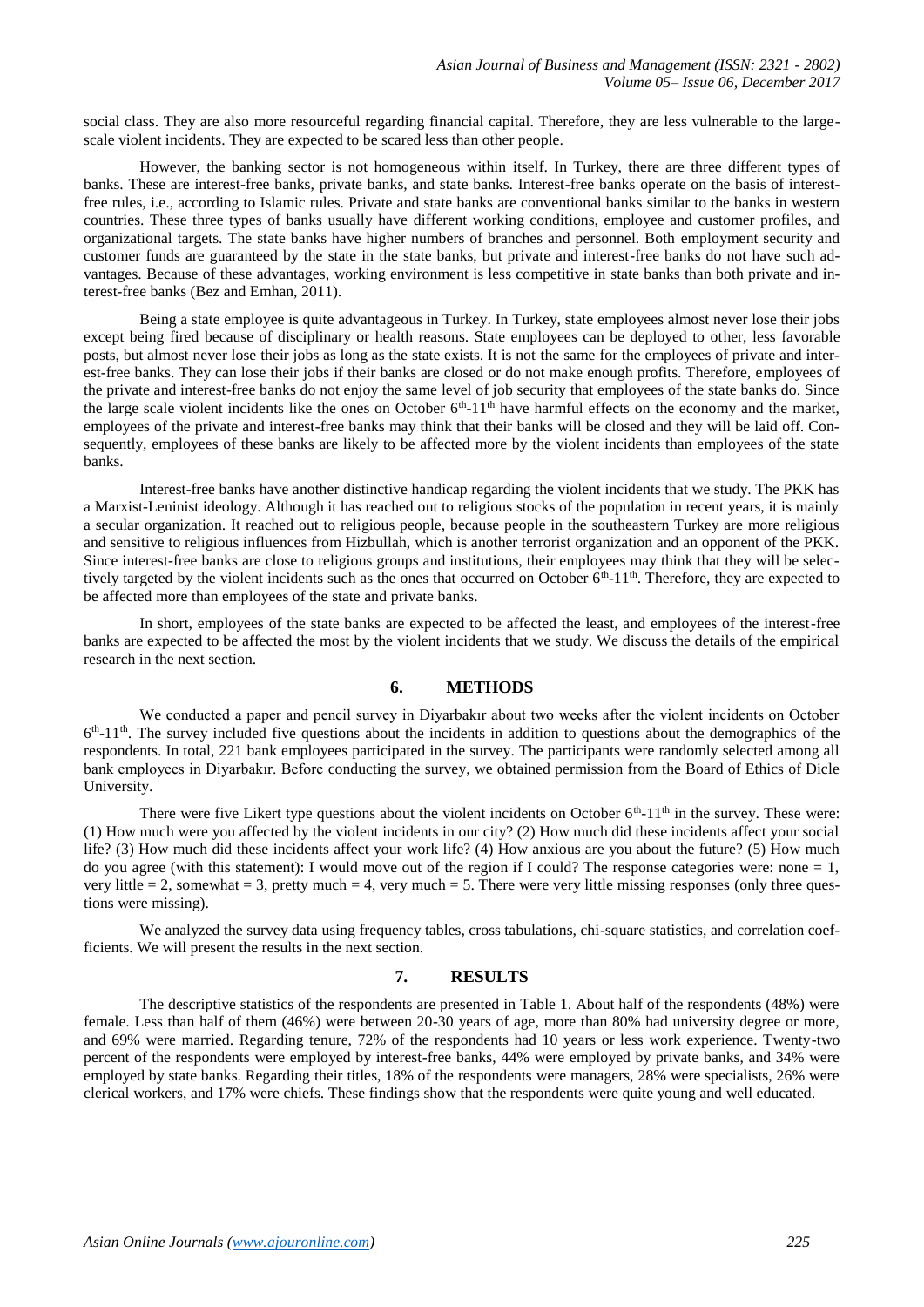| <b>Table 1:</b> Descriptive statistics $(n=221)$ |      |                  |      |  |  |
|--------------------------------------------------|------|------------------|------|--|--|
|                                                  | $\%$ |                  | $\%$ |  |  |
| Gender                                           |      | <b>Bank Type</b> |      |  |  |
| Male                                             | 52   | <b>State</b>     | 22   |  |  |
| Female                                           | 48   | Private          | 44   |  |  |
| Age                                              |      | Interest-free    | 34   |  |  |
| $20 - 30$                                        | 46   | Tenure           |      |  |  |
| $31 - 40$                                        | 40   | $1-5$ years      | 40   |  |  |
| $41 - 50$                                        | 13   | $6-10$ years     | 33   |  |  |
| $50+$                                            | 1    | $11-15$ years    | 14   |  |  |
| <b>Marital Status</b>                            |      | $16-20$ years    | 8    |  |  |
| <b>Married</b>                                   | 69   | $20+ years$      | 5    |  |  |
| Not-Married                                      | 31   | <b>Title</b>     |      |  |  |
| Education                                        |      | Manager          | 18   |  |  |
| High school (or less)                            | 17   | Specialist       | 28   |  |  |
| University                                       | 74   | Clerical         | 26   |  |  |
| Graduate                                         | 9    | <i>Other</i>     | 17   |  |  |

Table 2 shows the distribution of responses to the five questions we asked about the incidents on October  $6<sup>th</sup>$ 11<sup>th</sup>. Percentages of the responses are shown in the table. For both the questions about how much they were affected by the incidents in general, and regarding their social lives, 71% of the respondents said that they were affected pretty much or very much by the incidents. Similarly, 72% of the respondents said that they were affected pretty much or very much regarding their work lives. Sixty-three percent of the respondents said that they were pretty much or very much anxious about their future. And 55% of the respondents said that they agreed pretty much or very much with the statement that they would move out of the region if they could.

These results show that almost three out of four bank employees were affected pretty much or very much in general, regarding their social lives, and their work lives by the violent incidents. But, the proportion of respondents who were anxious about the future is lower (i.e., about two out of three respondents), and the proportion of respondents who considered moving out of the region if it was possible was even lower (i.e., just above half of the respondents).

| <b>Table 2:</b> Responses to the main questions $(n=221)$                                  |      |                |               |                |              |  |  |
|--------------------------------------------------------------------------------------------|------|----------------|---------------|----------------|--------------|--|--|
|                                                                                            | none | very<br>little | some-<br>what | pretty<br>much | very<br>much |  |  |
| How much affected were you by the violent inci-<br>dents in our city?                      | 3    | 4              | 22            | 35             | 36           |  |  |
| How much did these incidents affect your social<br>life?                                   | 3    |                | 20            | 32             | 39           |  |  |
| How much these incidents affect your work life?                                            |      | 6              | 17            | 35             | 38           |  |  |
| How anxious are you about the future?                                                      | 3    | 9              | 24            | 29             | 34           |  |  |
| How much do you agree (with this statement): I<br>would move out of the region if I could? | 16   | 9              | 20            | 22             | 34           |  |  |

Row percentages are shown.

Overall, these findings are in line with our expectations. Almost everybody who lives in Diyarbakır was affected by the violent incidents. Therefore, that 70% of the bank employees are affected is not odd. However, the survey results also show that 63% of the bank employees were anxious about the future. We cannot know whether this percentage was the same before the incidents, or the incidents increased this percentage. However, since the survey was conducted just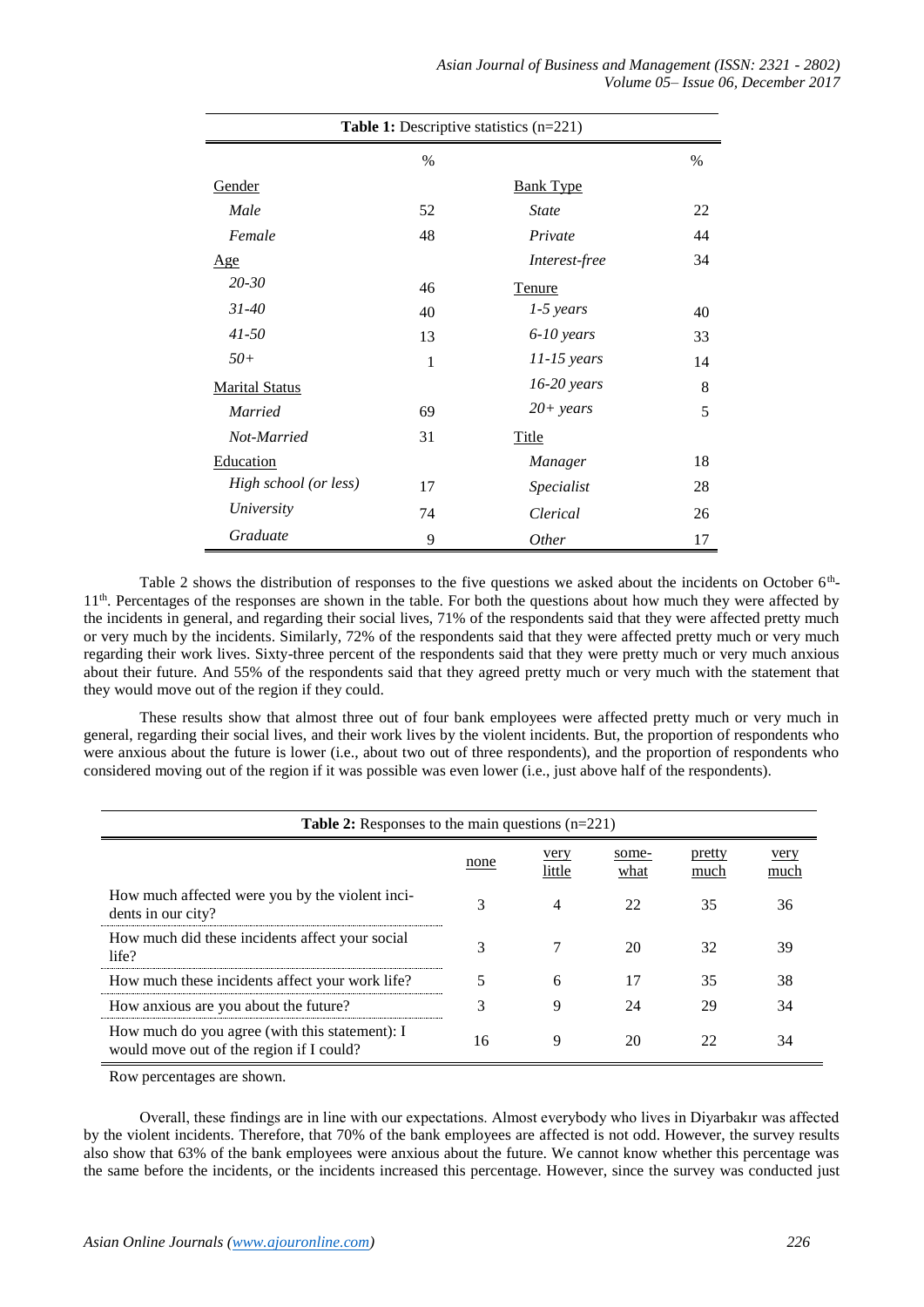two weeks after the incidents and the previous two questions are about the violent incidents, we can predict that the respondents answered the anxiety question with the violent incidents in mind.

The next question was how much the respondent agreed to the statement: I would move out of the region if I could. The percentage of respondents who said that they agreed pretty much or very much to this statement is even lower than the anxiety question; i.e., 55%. This percentage indicates that there were bank employees who were affected pretty much or very much by the violent incidents, and who were pretty much and very much anxious about their futures, yet who did not consider moving out of the region. The percentages of the responses to the five questions also indicate that there may be causal relationships from the first three questions to the fourth and fifth questions. That is, the effects of violent incidents in general, regarding social and work lives increase the level of anxiety, and the level of anxiety increases consideration to move out of the region.

In the discussion above, we argued that more vulnerable persons are expected to be affected more by the violent incidents. Bank employees are a quite homogenous group regarding vulnerability. We do not have any data about socio economic status of bank employees, but we can assume that they are above the average; i.e., they are at or above the middle social class. Most of the respondents have a university diploma or above. Although we think that the level of vulnerability does not vary among bank employees, we still cross-tabulated their demographics with the five questions that we asked about the violent incidents. We found that none of the demographic variables had a significant relationship with these questions (i.e., all p values were above .1).

However, when we cross-tabulated their responses to the five questions about the violent incidents with the type of bank they were employed in, we found significant and substantive relationships. The results are shown in tables 3 to 7. The chi-square statistics are shown below the tables, and all of them are statistically significant.

| <b>Table 3:</b> How much affected were you by the violent incidents in our city? |  |  |    |    |     |  |  |
|----------------------------------------------------------------------------------|--|--|----|----|-----|--|--|
| very little<br>somewhat<br>pretty much<br>very much<br>none                      |  |  |    |    |     |  |  |
| Sate                                                                             |  |  | 58 | 18 |     |  |  |
| Private                                                                          |  |  |    | 65 | 29  |  |  |
| Interest-free                                                                    |  |  |    |    | 100 |  |  |

Row percentages are shown. Pearson chi $2(8) = 218$ , p=0.000

Table 3 shows that among the respondents who were employed by the state banks, there were persons who said that they were not affected at all or they were affected very little by the incidents. All employees of private banks said that they were affected by the incidents pretty much or very much. And all employees of interest-free banks said that they were affected very much by the incidents.

Table 4 shows the responses by the bank employees to the question that asked how much the social lives of the employees were affected by the incidents. Very similar to Table 3, among the employees of state banks, there were persons who said that they were not affected at all or affected very little by the incidents. Again, all employees of private banks said that they were affected pretty much or very much by the incidents. And all employees of interest-free banks said that they were affected very much by the incidents.

| <b>Table 4:</b> How much did these incidents affect your social life? |                                                             |          |    |    |     |  |  |
|-----------------------------------------------------------------------|-------------------------------------------------------------|----------|----|----|-----|--|--|
|                                                                       | very little<br>somewhat<br>pretty much<br>very much<br>none |          |    |    |     |  |  |
| Sate                                                                  | 8                                                           | 20       | 57 | 15 |     |  |  |
| Private                                                               | $\theta$                                                    | $\theta$ |    | 60 | 40  |  |  |
| Interest-free                                                         |                                                             | $\theta$ |    |    | 100 |  |  |

Row percentages are shown. Pearson chi $2(8) = 246$ , p=0.000

Table 5 shows the responses to the question that asked about the work life. For the state banks' employees, the situation was almost identical to the previous two questions. But, the responses by the employees of private and interestfree banks to this question were a little different than the previous two questions. Now, there were persons who said that they were affected very little by the incidents among the employees of private banks. Similarly, among the employees of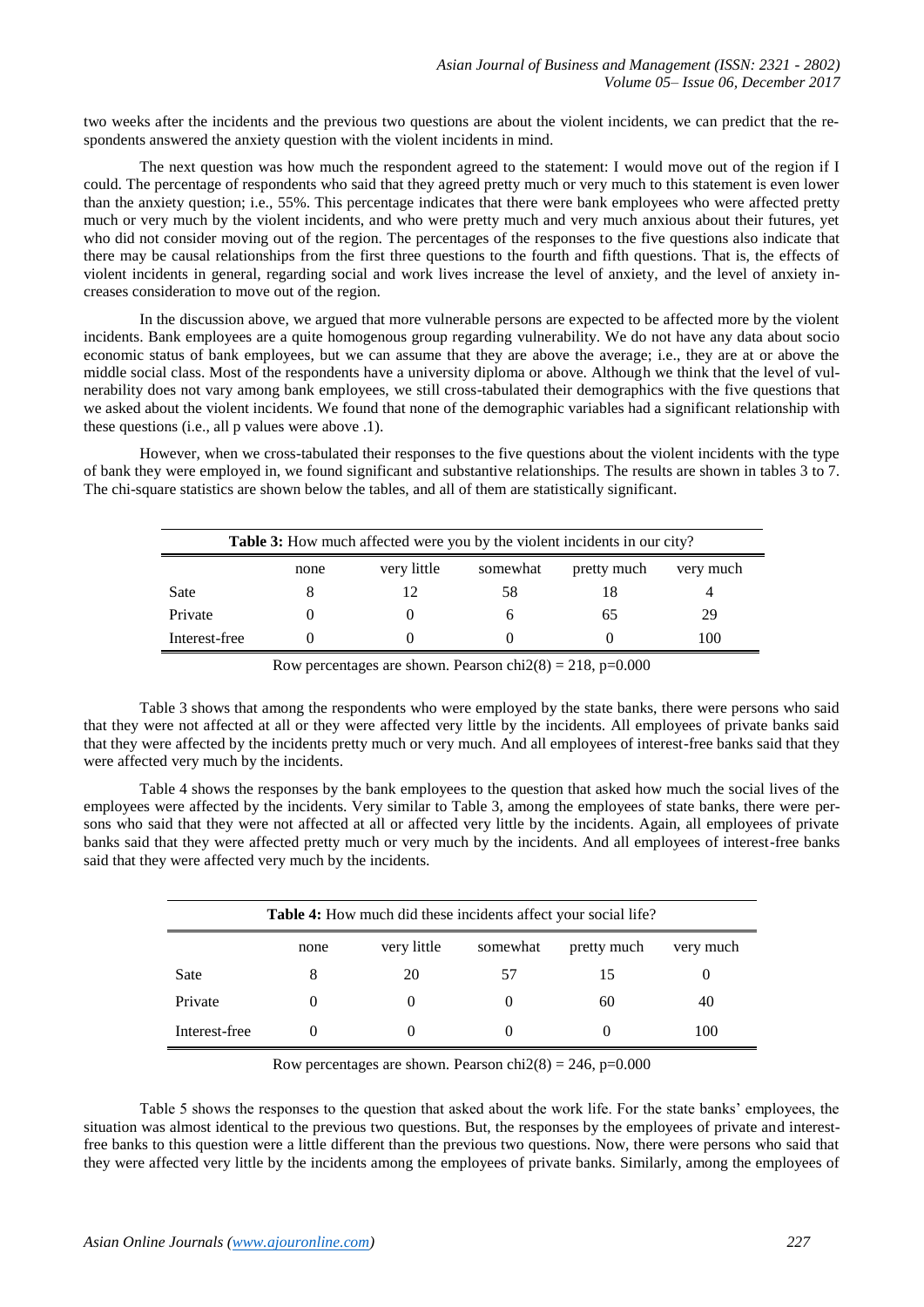| <b>Table 5:</b> How much these incidents affect your work life? |  |   |    |     |    |  |
|-----------------------------------------------------------------|--|---|----|-----|----|--|
| very little<br>somewhat<br>pretty much<br>very much<br>none     |  |   |    |     |    |  |
| Sate                                                            |  |   | 44 | 27  |    |  |
| Private                                                         |  | 3 | 4  | .54 | 39 |  |
| Interest-free                                                   |  |   |    | x   | 88 |  |

interest-free banks, there were persons who said that they were affected pretty much; the responses to the previous two questions were a constant "very much" among the employees of interest-free banks.

Row percentages are shown. Pearson chi $2(8) = 150$ , p=0.000

Table 6 shows responses to the question that asked the level of anxiety about future. For the state banks, the situation was very similar to the above questions; there were responses in every category of the scale. The employees of private and interest-free banks were more similar to the employees of state banks in their responses to this question. Twenty-one percent of the employees of private banks said that they were very little or somewhat anxious about the future. The rest of the respondents said that they were pretty much or very much anxious about the future. Twelve percent from the interest-free banks said that they were very little or somewhat anxious about the future, and the rest said that they were pretty much or very much anxious about the future.

| Table 6: How anxious are you about the future?              |   |    |    |    |    |  |  |
|-------------------------------------------------------------|---|----|----|----|----|--|--|
| very little<br>somewhat<br>pretty much<br>very much<br>none |   |    |    |    |    |  |  |
| Sate                                                        | Q | 15 | 48 | 19 |    |  |  |
| Private                                                     |   | 8  | 13 | 48 | 31 |  |  |
| Interest-free                                               |   |    | 10 |    | 79 |  |  |

Row percentages are shown. Pearson chi $2(8) = 109$ , p=0.000

Lastly, Table 7 shows the responses to the question that asked the level of agreement to the statement: I would move out of the region if I could. Only 23% from the state banks said that they agreed pretty much or very much with the statement. This proportion jumps up to 66% for the employees of private banks. And it jumps to 83% for the employees of interest-free banks. Another point to note is that there were responses from all categories of the scale from the employees of all three types of banks. That is, from all types of banks, there were employees who did and did not consider moving out of the region. And, the responses from the employees of private and interest-free banks were more similar to responses from the employees of state banks compared to the earlier questions.

| <b>Table 7:</b> How much do you agree (with this statement): I would move out of the region<br>if I could? |    |                |    |    |    |  |  |
|------------------------------------------------------------------------------------------------------------|----|----------------|----|----|----|--|--|
| very little<br>somewhat<br>pretty much<br>very much<br>none                                                |    |                |    |    |    |  |  |
| Sate                                                                                                       | 33 | 20             | 24 | 12 |    |  |  |
| Private                                                                                                    | 10 | $\overline{4}$ | 19 | 31 | 35 |  |  |
| Interest-free                                                                                              |    |                | 13 |    | 67 |  |  |

Row percentages are shown. Pearson chi $2(8) = 74$ , p=0.000

The chi-square statistics below the tables show that the relationships are stronger for the first three questions than for the last two questions. The first three questions are about more transient feelings/attitudes than the last two questions. That is, it takes longer to develop the feelings/attitudes about the last two questions than the first three questions. And, employees of the private and interest-free banks are more similar to employees of the state banks in their responses to the last two questions; i.e., about the less transient feeling/attitudes. This pattern shows that the violent incidents on October  $6<sup>th</sup>$ -11<sup>th</sup>, 2014 made a shocking effect on bank employees, and changed their responses to the first three questions, i.e., their more transient feelings/attitudes. This effect was stronger for the employees of private and interest-free banks than the employees of the state banks. But, this effect is likely to decay and the employees of all three types of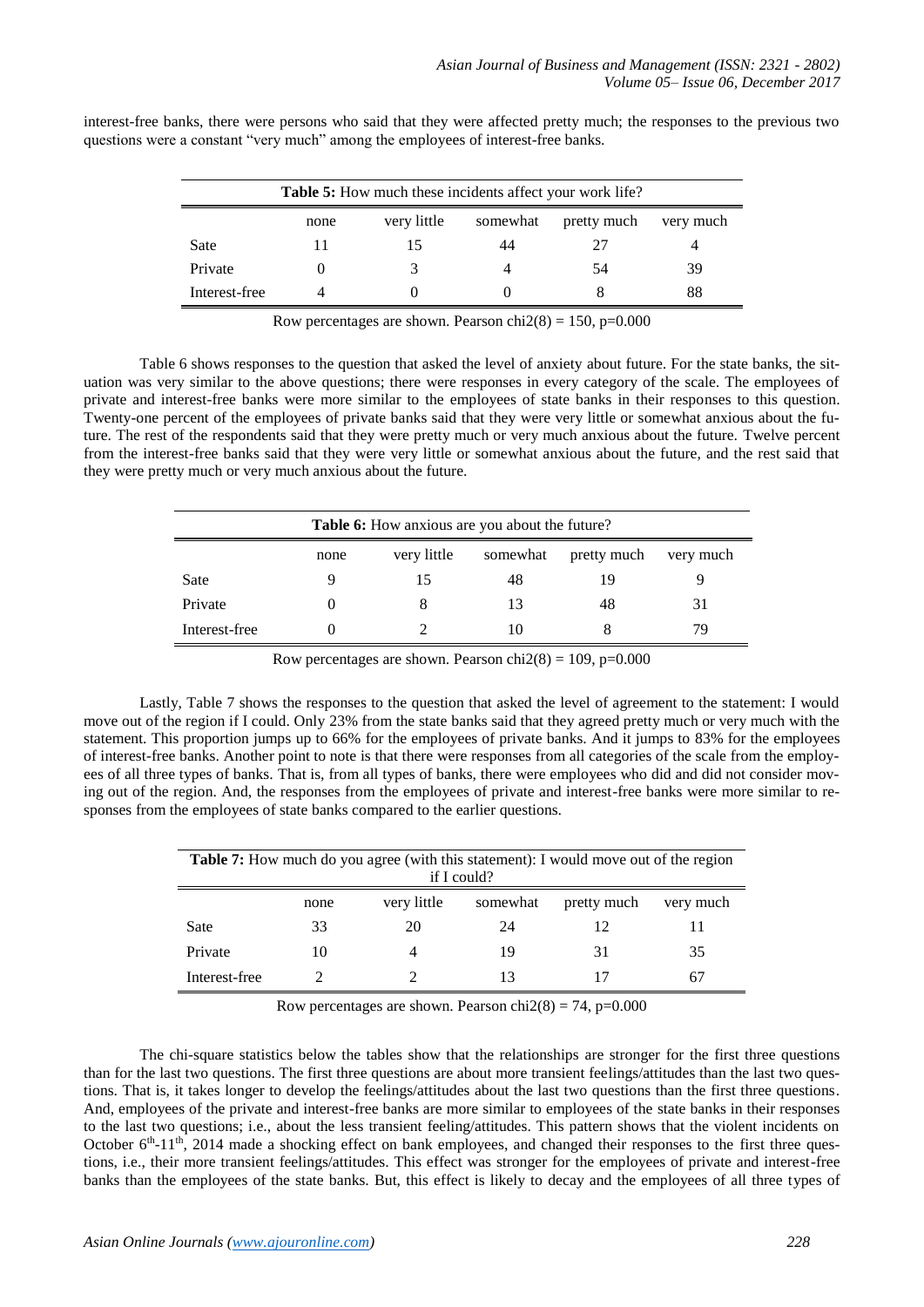banks will become more similar to each other, as they are already more similar to each other in their responses to the last two questions, i.e., more stable feelings/attitudes.

In this exercise, we found that there are important differences among employees of the state, private, and interest-free banks regarding the degree of being affected by violent incidents. In the next section, we discuss what these differences mean.

## **8. DISCUSSION AND CONCLUSION**

In this study, we examined how bank employees were affected by the violent incidents that took place on October 6<sup>th</sup>-11<sup>th</sup>, 2014, in Diyarbakır. First, we discussed how civilians, and more specifically how bank employees are expected to be affected by such incidents. Then we tried to answer how bank employees were affected by the incidents using a survey that was conducted about two weeks after the incidents.

The five questions that were asked in the survey were about the extent to which employees were affected by the incidents (overall, regarding social life, and work life), their level of anxiety about the future, and how much they considered moving out of the region if they could. About 70% of the respondents said that they were affected pretty much or very much by the incidents in general, and regarding their social and work lives. In short, seven out of ten employees said that they were affected to a considerable extent by the incidents.

However, considering the incidents that took place on October  $6<sup>th</sup>$ -11<sup>th</sup> in Diyarbakır, we think that these proportions are not much. The whole city became insecure during the incidents; people could not go out because of fear, and the Governor declared a curfew. In such a situation, everybody in Diyarbakır is expected to be affected by the incidents. However, about 30% of the respondents said that they were not affected by the incidents. In fact, most of these people (20%) remained neutral and said that they were somewhat affected by the incidents. But, still, that about 30% of the respondents said that they were somewhat affected or were not affected at all is lower than our expectations. We think that this is an anomaly.

As we discussed above, this seeming anomaly can be explained by the fact that bank employees are less vulnerable than an average person because of their wealth regarding their social and economic capitals. Another possibility is that bank employees, as everybody else who live in Diyarbakır, might have got used to violence.

One of the questions that we asked to the bank employees was the level of anxiety that employees felt because of the incidents. The responses to this question were in line with our expectations. Sixty-three of the respondents answered this question affirmatively. The proportion of affirmative answers to this question was lower than the proportion of affirmative answers to the first three questions, which are about how much they were affected by the incidents. On the other hand, their level of anxiety might be higher during the early days of the incidents. The acute anxiety that they have experienced would have ceased by elapsing time. However, the persistence of significant amount of anxiety even two weeks after the cessation of the incidents might be related with the magnitude of perceived threat during the events and also the long duration of the incidents that might have provoked uncertainty. As previously reported in the literature, the experience of anxiety in a given situation can be considered a result of an interaction between one's attention to the uncertain aspects of the situation and one's perception of threat (Carleton, 2012; Mathews and MacLeod, 2002).

The last question that we asked the respondents was about their intent to move out of the region. For the bank employees, this also means the intent to leave the job or move to some other job; i.e., turnover intent. More than half of the employees (i.e., 54%) answered this question affirmatively. In terms of cognitive-behavioral models of anxiety their urge to move out of the region may be considered as an anxiety-reducing (safety-seeking) behavior. Current literature suggests that people are more likely to have the urge to perform safety behavior when uncertain aspects of a situation are obvious and the situation is highly threatening (Reuman *et al* 2015). On the other hand, it may be expected that the proportion of respondents answering the affirmative to this question would be lower than the proportion of the employees who responded affirmatively to the previous questions, basically, because of the costs associated with moving.

When these five questions are considered as a whole, we can say that 70% of the respondents were affected by the incidents in general, regarding their social lives, and regarding their work lives. Among those who said that they were affected by the incidents, a smaller proportion said that they were anxious about their future because of the incidents and among those who said they were anxious about the future, a smaller proportion consider moving out of the region because of the incidents. Thus, there is a causal relationship from being affected by the incidents to the level of anxiety felt, and from the level of anxiety felt to the intent to move out of the region.

Another important finding of this study is that there is a strong relationship between the answers to the questions and the type of bank. In general, the findings show that employees of state banks are affected the least by the incidents, while the employees of interest-free banks are affected the most. And this finding is in line with the expectations that we discussed before the methods section. The chi-square statistics below the tables show that this relationship is more pronounced for the first three questions. That is, the distinction between the responses by the employees of state banks and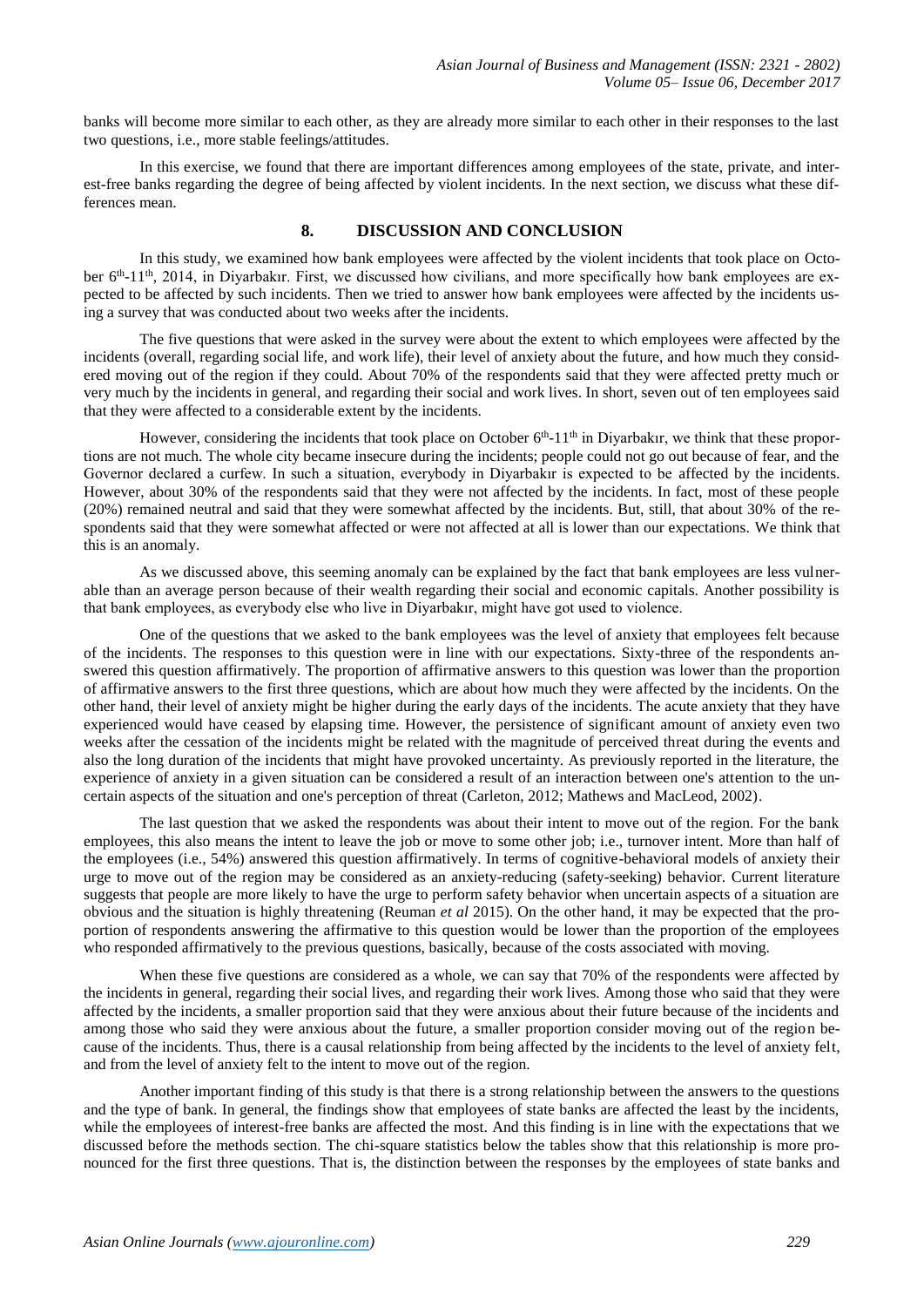the responses by the employees of private and interest-free banks are sharper. Regarding the last two questions, the responses from the employees of private and interest-free banks are more similar to the employees of state banks.

The last two questions that we asked were about the feelings/attitudes that are more stable. The first three questions were about the feelings/attitudes that are more transient. The responses and attitudes of the employees about the last two questions are expected to develop and change over longer time periods. The intent of a person to move out of the region develops or changes with time. Similarly, the anxiety about the future develops or changes with time. On the other hand, the feelings/attitudes of the employees about the first three questions develop or change in shorter time periods. In short, it can be argued that incidents on October 6<sup>th</sup>-11<sup>th</sup> had a shocking effect on bank employees, and employees of private and interest-free banks were affected more by these events. But, employees of these banks are more similar to the employees of the state banks regarding their feelings/attitudes that are more stable. Therefore, the responses by the employees of private and interest-free banks are expected to become more similar to the responses by the employees of state banks as the time passes.

This study has some limitations. In this study, our goal was to understand how bank employees are affected by large-scale violent incidents such as the ones that happened on October 6<sup>th</sup>-11<sup>th</sup>, 2014. A better way to study such a phenomenon is to conduct surveys to bank employees both before and after the incidents, to ask them how they feel, and to compare the responses of these two surveys. That is a typical pre-test post-test quasi-experimental design. However, it is not easy to predict the occurrence of such incidents before they happen. Therefore, unfortunately, we conducted only one survey after the incident. This is a limitation of the study. On the other hand, it is fortunate that we conducted the survey just two weeks after the incidents; soon enough that people deeply felt and reflected the violent incidents. Moreover, the violent incidents of October  $6<sup>th</sup> - 11<sup>th</sup>$  are the most salient facts that the respondents are expected to consider while answering the questions. Therefore, it is expected that the pattern of the responses to the questions is because of the violent incidents that occurred.

Another limitation of the study is that we asked only five questions about the incidents as well as the questions about the demographics. We could ask more (in number) and more detailed questions, and study other aspects of the violent incidents. Another limitation is that the survey was conducted only in Diyarbakır, but the incidents occurred in 35 different provinces in Turkey. Maybe there are specific characteristics of Diyarbakır that might affect how the bank employees are affected by the incidents. Moreover, Diyarbakır has a special role within the broader conflict between the Kurds and the Turkish state. The PKK considers Diyarbakir as the capital of Greater Kurdistan. Thus, it would be better if we conducted surveys in other provinces as well.

#### **9. REFERENCES**

[1] Alavosius, M.P., Braksick, L.W., Daniels, A.C., Harshbarger, D., Houmanfar, R., and Zeilstra, J. (2003) The impact of terrorism on the US economy and business. *Journal of Organizational Behavior Management* 22(4): 3-26.

[2] Bacik, G., and Coskun, B.B. (2011) The PKK problem: Explaining Turkey's failure to develop a political solution. *Studies in Conflict and Terrorism* 34: 248-256.

[3] Bal, I. (2007) PKK Terör Örgütü, tarihsel süreç ve 28 Mart Diyarbakır olayları analizi. *Uluslararası Hukuk ve Politika Dergisi* 2(8): 75-89.

[4] Bez, Y., and Emhan, A. (2011) Psychological distress of women working in banks. *Asia-Pacific Psychiatry* 3(3): 145- 150.

[5] Blomberg, B.S., Hess, G.D., and Orphanides, A. (2014) The macroeconomic consequences of terrorism. *Journal of Monetary Economics* 51(5): 1007-1032.

[6] Browne, B., and Dwyer, C. (2014) Navigating risk: Understanding the impact of the conflict on children and young people in Northern Ireland. *Studies in Conflict and Terrorism* 37: 792-805.

[7] Carleton, R. N. (2012) The intolerance of uncertainty construct in the context of anxiety disorders: Theoretical and practical perspectives. *Expert Review of Neurotherapeutics* 12: 937-947. [http://dx.doi.org/10.1586/ern.12.82.](http://dx.doi.org/10.1586/ern.12.82)

[8] Celik, A.B. (2005) Transnationalization of human rights norms and its impact on internally displaced Kurds. *Human Rights Quarterly* 27(3): 969-997.

[9] Celik, A.B. (2005) "I miss my village!": Forced Kurdish migrants in Istanbul and their representation in associations. *New Perspectives on Turkey* 32: 137-163.

[10] Collier, P., and Hoeffler, A. (2004) Greed and grievance in civil war. *Oxford Economic Pages* 56: 563-595.

[11] Criss, N.B. (1995) The nature of PKK terrorism in Turkey. *Studies in Conflict and Terrorism* 18: 17-37.

[12] Cornell, S.E. (2001). The land of many crossroads: The Kurdish question in Turkish politics, *Orbis* 45(1): 31-47.

[13] Drakos, K., and Kutan, M.A. (2001) Regional effects of terrorism on tourism: Evidence from three Mediterranean countries. *ZEI (Center for European Integration Studies)*.

[14] Duru, H., and Yigit, M. (2014) Terör ve Terörle Mücadeleden Doğan Zararların Karşılanması Hakkında Kanun, uygulanması ve etkileri. *Eskişehir Ozmangazi Üniversitesi IIBF Dergisi* 9(2): 123-150.